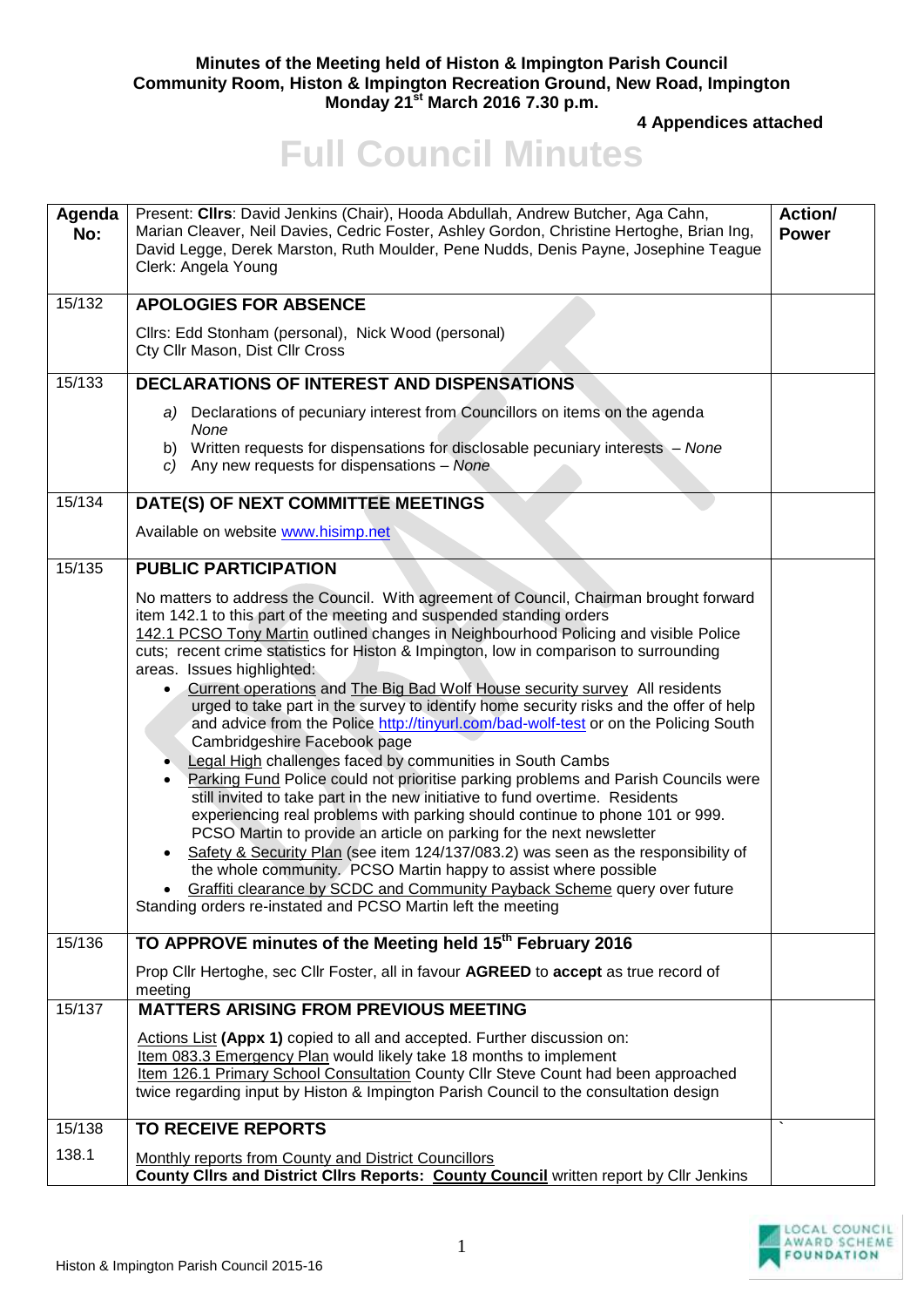| 138.2         | provided covering: Full Council; General Purposes; Public Health; Northstowe JDCC;<br>Children and Young People; Highways & Community Infrastructure; Consultations; Crime &<br>Disorder Partnership discussions; other local meetings attended<br>Cty Cllr Jenkins reported verbally on Council meeting due 22 March where an emerging<br>motion was coming forward on devolution and a 3 County devolved area idea<br><b>District Council</b> report provided by Cllr Davies covering: South Cambs Local Plan;<br>Cambridge City Football Club's new stadium at Sawston; East Anglian Devolution deal;<br>Health & Wellbeing at Northstowe (clarified this initiative applied to Northstowe Phase 2<br>and 3 only<br><b>Clerk's Report (Pq 1 &amp; 2) (Appx 2)</b> provided to all and accepted, including additional<br>accounts page. Further discussion on:<br>Mental Health Awareness Flyer clarified payment to be made £100<br>Election Nomination Papers need to be with SCDC by 4pm Thursday 7 April<br>Police Panel Report 24 February Cllr Abdullah had attended and reported on discussions<br>surrounding inconsiderate parking and Special Constable role. It was felt future<br>attendance not necessary as minutes cover all details required. Recommendation that the<br>Parish Council approach Linton and Shelford in 6 months' time for feedback on Parking<br>Fund experiences<br>Mobile Warden Scheme approach expected next agenda for additional funding of £500 for<br>2016-17. Additional Parish Councillor required as member once new Council elected.<br>Idea for Older Person's article in Hisimp News welcomed | Next agenda |
|---------------|------------------------------------------------------------------------------------------------------------------------------------------------------------------------------------------------------------------------------------------------------------------------------------------------------------------------------------------------------------------------------------------------------------------------------------------------------------------------------------------------------------------------------------------------------------------------------------------------------------------------------------------------------------------------------------------------------------------------------------------------------------------------------------------------------------------------------------------------------------------------------------------------------------------------------------------------------------------------------------------------------------------------------------------------------------------------------------------------------------------------------------------------------------------------------------------------------------------------------------------------------------------------------------------------------------------------------------------------------------------------------------------------------------------------------------------------------------------------------------------------------------------------------------------------------------------------------------------------------------------------------------------------|-------------|
| 138.3         | <b>Chairman's Report (Appx 3)</b> provided to all and accepted. Further discussion on:<br>Surface Water Management Agreed Working Party previously set up should be disbanded<br>and this item to remain on Full Council agenda                                                                                                                                                                                                                                                                                                                                                                                                                                                                                                                                                                                                                                                                                                                                                                                                                                                                                                                                                                                                                                                                                                                                                                                                                                                                                                                                                                                                                |             |
| 138.4         | <b>Any Other Committee Chair Reports</b><br>Highways Committee next meeting due 21 April 2016. Prior Workshop to be held                                                                                                                                                                                                                                                                                                                                                                                                                                                                                                                                                                                                                                                                                                                                                                                                                                                                                                                                                                                                                                                                                                                                                                                                                                                                                                                                                                                                                                                                                                                       |             |
| 138.5         | <b>Any Working Party/Task &amp; Finish Reports</b>                                                                                                                                                                                                                                                                                                                                                                                                                                                                                                                                                                                                                                                                                                                                                                                                                                                                                                                                                                                                                                                                                                                                                                                                                                                                                                                                                                                                                                                                                                                                                                                             |             |
| 5.1           | <b>Community Park Project Working Party meeting due 7 April</b>                                                                                                                                                                                                                                                                                                                                                                                                                                                                                                                                                                                                                                                                                                                                                                                                                                                                                                                                                                                                                                                                                                                                                                                                                                                                                                                                                                                                                                                                                                                                                                                |             |
| 5.2           | Public Art Working Party meeting due 22 March                                                                                                                                                                                                                                                                                                                                                                                                                                                                                                                                                                                                                                                                                                                                                                                                                                                                                                                                                                                                                                                                                                                                                                                                                                                                                                                                                                                                                                                                                                                                                                                                  |             |
| 5.3           | Neighbourhood Plan Steering Group Task & Finish/Core Group meetings held                                                                                                                                                                                                                                                                                                                                                                                                                                                                                                                                                                                                                                                                                                                                                                                                                                                                                                                                                                                                                                                                                                                                                                                                                                                                                                                                                                                                                                                                                                                                                                       |             |
| 5.4<br>15/139 | MOTION: "To agree funding of up to £25,000 for a programme of activity to deliver a<br>Neighbourhood Plan for Histon & Impington in time for a referendum early May 2017,<br>with the expectation that grant and other funding of at least £9,000 will be secured" -<br>Proposed Cllr J D Jenkins. Paper provided to all (Appx 4). Discussion on:<br>- Process and timing issues<br>- Return on investment re CIL income increases<br>- view of Steering Group<br>- selection process for manager of engagement programme<br>- inclusion in capital scheme discussions at Precept<br>To ensure full Parish Council engagement and involvement, amendment proposed to add<br>"Potential consultants to be responsible for the development and implementation of<br>the survey overseen by Mr Peter Gilheany would be asked to present to the Parish<br><b>Council, as part of the selection process</b> " Proposed Cllr Davies, sec Cllr Moulder<br>Agreed to take amendment, 14 in favour, 1 abstention. As amended, Motion put forward,<br>proposed Cllr Davies, seconded Cllr Moulder, 12 in favour, 3 abstentions and AGREED.<br>Neighbourhood Plan Group to meet to determine next step, and future role of Steering<br>Group<br>Youth Task & Finish Group meeting held 7 March. Next meeting due 12 April<br>Youth Worker's Termly Report copied to all and accepted. Cllr Abdullah reported on<br>meetings planned with IVC and the Churches<br>TO ACCEPT COMMITTEE REPORTS note actions and agree                                                                                                                                       |             |
|               |                                                                                                                                                                                                                                                                                                                                                                                                                                                                                                                                                                                                                                                                                                                                                                                                                                                                                                                                                                                                                                                                                                                                                                                                                                                                                                                                                                                                                                                                                                                                                                                                                                                |             |
| 139.1         | Recreation Committee draft minutes of the meeting held 14 March provided to all and<br>accepted. Next meeting due 25 April                                                                                                                                                                                                                                                                                                                                                                                                                                                                                                                                                                                                                                                                                                                                                                                                                                                                                                                                                                                                                                                                                                                                                                                                                                                                                                                                                                                                                                                                                                                     |             |
| 139.2         | Employment Committee draft minutes of the meeting held 26 February provided to all and<br>accepted. Next meeting due 27 May<br>MOTION: "To agree funding of up to £1,300 for the purchase of 2 laptops and<br>ancillary equipment via World of Computers to enable more flexible working for<br>staff. Capital funding request from Restroom/Extension programme request of<br>£15,000" Proposed Cllr Ing. Cllr Ing spoke to the motion and outlined various discussions<br>at Finance, Legal and Administration and Employment Committee leading to it. Following<br>initial concerns over whether £1,300 was sufficient, and queries over plans for electronic                                                                                                                                                                                                                                                                                                                                                                                                                                                                                                                                                                                                                                                                                                                                                                                                                                                                                                                                                                               |             |

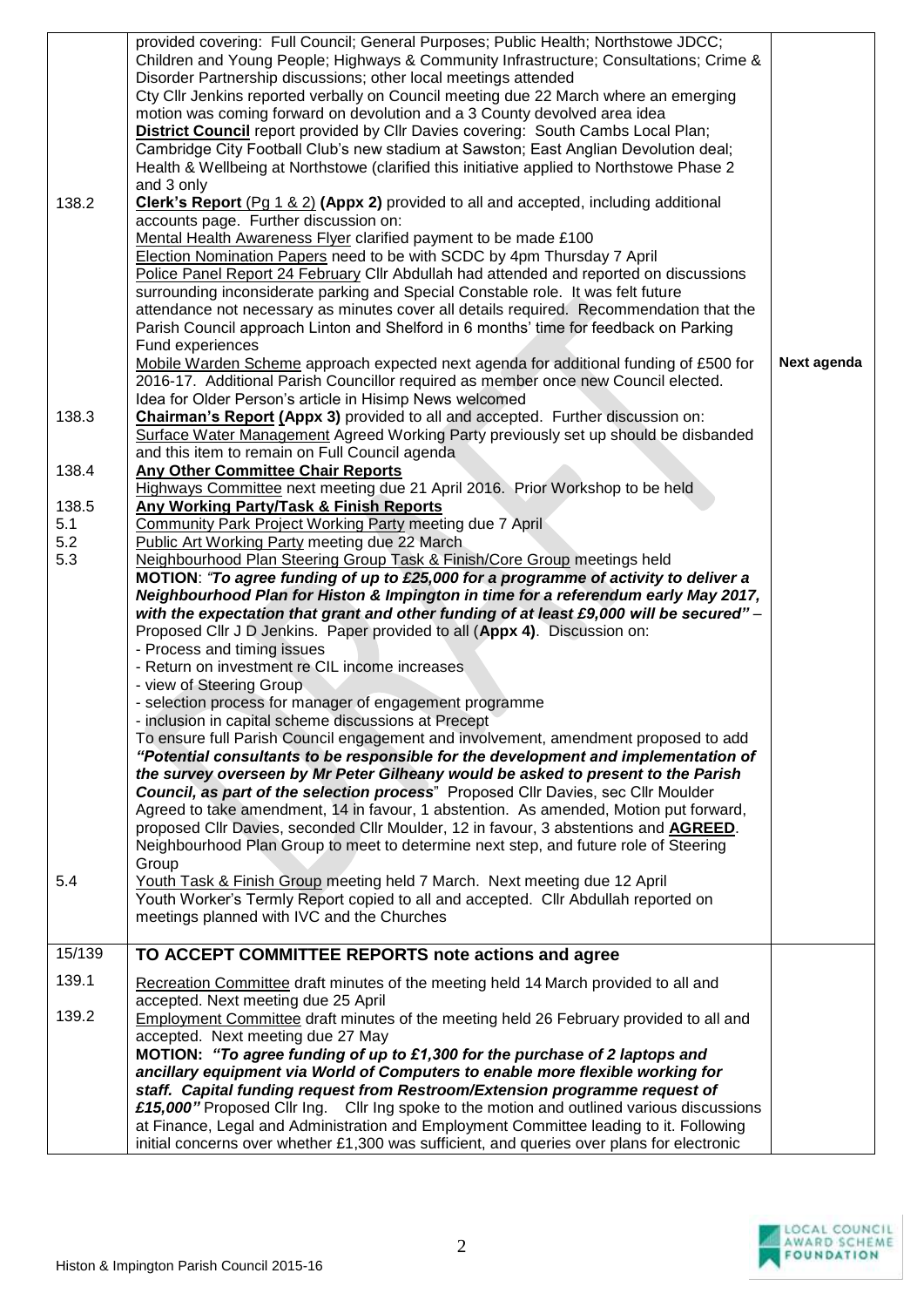|                                  | display of planning applications at Committee meetings, Seconded Cllr Davies, 14 in<br>favour, 1 abstention and AGREED. Finance, Legal and Administration Committee to agree<br>funding source, and further discuss needs of Planning Committee                                                                                                                                                                                                                                                                                                                                                                                                                                     | <b>FLA</b><br><b>Committee</b> |
|----------------------------------|-------------------------------------------------------------------------------------------------------------------------------------------------------------------------------------------------------------------------------------------------------------------------------------------------------------------------------------------------------------------------------------------------------------------------------------------------------------------------------------------------------------------------------------------------------------------------------------------------------------------------------------------------------------------------------------|--------------------------------|
|                                  | Under Standing Order 1c) and due to the confidential nature of the business to be<br>transacted, the public were excluded from these items:                                                                                                                                                                                                                                                                                                                                                                                                                                                                                                                                         |                                |
|                                  | MOTION: "that Histon & Impington Parish Council agree to offer a further 12 month<br>fixed term, term time only, Youth Worker contract to current postholder from August<br>2016 - July 2017, all terms and conditions as previously offered" Proposed Cllr Ing<br>Clarified that decision on future provision of youth work would be expected early in the 12<br>month period. Proposed Cllr Ing, Seconded Cllr Cahn, all in favour and <b>AGREED</b>                                                                                                                                                                                                                              |                                |
|                                  | MOTION: "To agree increase in house rent on 12 New Road, in line with<br>groundman's employment contract, being the annual CPI at end December 2015,<br>with effect from 1 April 2016" Proposed Cllr Ing<br>Proposed Cllr Ing, Seconded Cllr Abdullah and AGREED                                                                                                                                                                                                                                                                                                                                                                                                                    |                                |
| 139.3                            | Environment Committee draft minutes 8 March 2016 provided to all and accepted. Next<br>meeting due 5 <sup>th</sup> April. Cllr Ing requested future discussion at Committee on storage of<br>waste bins outside houses on non-collection days. Cllr Moulder outlined Sustainability<br>Groups plans for 2016 including Allotment Group; Food Waste; Verges; Food Event with<br>HICOP; Hedgehog Bridge; Repair Café; Car Sharing; Facebook site and links with Circular<br><b>Cambridge Transition Initiative</b><br>Burial Ground Fees Review accepted and new fees for 1 April 2016 noted. Noted rules for<br>grave digging required, including instructions for disposal of spoil |                                |
| 139.4                            | Planning Committee draft minutes 16 February, 1 March and 15 March provided to all and<br>accepted. Planning Committee had not yet met with Julie Ayre (South Cambs) or Cllr Steve<br>Count. Noted new Planning Director appointed at SCDC                                                                                                                                                                                                                                                                                                                                                                                                                                          |                                |
| 15/140                           | TO RECEIVE FINANCE & ADMINISTRATION REPORT (Appx 3 Pgs 3-4)                                                                                                                                                                                                                                                                                                                                                                                                                                                                                                                                                                                                                         |                                |
| 140.1<br>140.2<br>140.3<br>140.4 | Finance, Legal and Administration Committee Next meeting due 11 April<br>Delegated payment of accounts noted (Appx 2) Clerk's Report<br>Approve payment of outstanding accounts (Appx 2) Clerk's Report. Prop Cllr Hertoghe,<br>sec Cllr Marston, all in favour and <b>AGREED</b> to approve. Bank reconciliation item noted.<br>Amounts paid in noted<br>To Accept Risk Assessment Review provided for all. All in favour and <b>AGREED</b> to accept.                                                                                                                                                                                                                             |                                |
| 140.5                            | Next review due March 2017                                                                                                                                                                                                                                                                                                                                                                                                                                                                                                                                                                                                                                                          |                                |
| 15/141                           | <b>RECENT CORRESPONDENCE</b>                                                                                                                                                                                                                                                                                                                                                                                                                                                                                                                                                                                                                                                        |                                |
| 141.1<br>141.2                   | Circulation file available on request<br>Histon & Impington Feast AGREED to book stall for Feast Market due 9 <sup>th</sup> July 2016 on The<br>Green. Noted Neighbourhood Plan stall should be considered                                                                                                                                                                                                                                                                                                                                                                                                                                                                          |                                |
| 15/142                           | <b>OTHER MATTERS</b>                                                                                                                                                                                                                                                                                                                                                                                                                                                                                                                                                                                                                                                                |                                |
| 142.1<br>142.2                   | PCSO Tony Martin discussion on local matters. See item 15/135.1<br>Arrangements for Annual General Meeting and Annual Parish Meeting Monday 16 <sup>th</sup> May.<br>Agreed to invite Rob Campbell of Impington Village College as Guest Speaker.<br>Neighbourhood Plan information boards to be displayed. Topics/questions to Rob<br>Campbell via Clerk                                                                                                                                                                                                                                                                                                                           |                                |
| 15/143                           | HOW TO COMMUNICATE MARCH FULL COUNCIL MEETING AND TO<br><b>REQUEST MATTERS FOR NEXT AGENDA</b>                                                                                                                                                                                                                                                                                                                                                                                                                                                                                                                                                                                      |                                |
|                                  | Website:                                                                                                                                                                                                                                                                                                                                                                                                                                                                                                                                                                                                                                                                            |                                |
|                                  | <b>Big Bad Wolf Survey</b><br>Neighbourhood Plan Project Approval<br><b>Sustainability Projects</b><br>Rob Campbell IVC - APM Speaker                                                                                                                                                                                                                                                                                                                                                                                                                                                                                                                                               |                                |